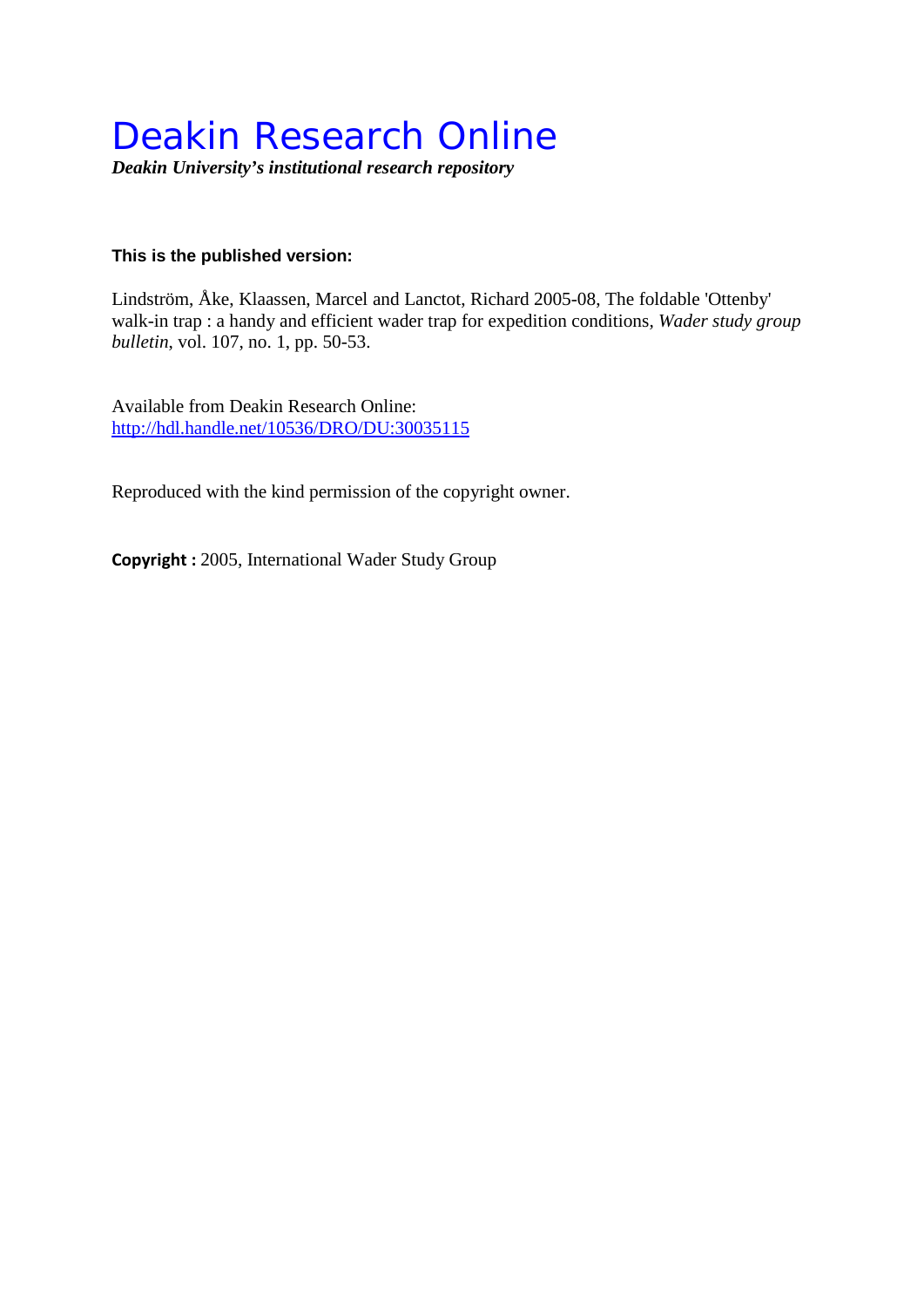## **The foldable "Ottenby" walk-in trap: a handy and efficient wader trap for expedition conditions**

ÅKE LINDSTRÖM<sup>1</sup>, MARCEL KLAASSEN<sup>2</sup> & RICHARD LANCTOT<sup>3</sup>

1Department of Ecology, Animal Ecology, Lund University, Ecology Building, S-22362 Lund, Sweden Ake.Lindstrom@zooekol.lu.se 2Centre for Limnology, Netherlands Institute of Ecology (NIOO-KNAW), PO Box 1299, 3600 BG Maarssen, the Netherlands 3U.S. Fish and Wildlife Service, Migratory Bird Management, 1011 East Tudor Road, MS 201, Anchorage, AK 99503, USA

Lindström, Å., Klaassen, M. & Lanctot, R. 2005. The foldable "Ottenby" walk-in trap: a handy and efficient wader trap for expedition conditions. *Wader Study Group Bull.* 107: 50–53.

Keywords: shorebird, walk-in trap, catching methods, ringing, banding

We describe the history, construction, and use of a portable walk-in wader trap (i.e., modified Ottenby trap) designed to be used in field expedition conditions. It is rectangular-shaped,  $120 \times 41 \times 32$  cm when operational, weighs between 1.5 and 2 kg (depending on materials used) and can be folded flat for easy transportation. It consists of several metal frames filled with fishing net, and has a netted roof attached by an elastic chord. Traps are placed either singly or in groups, with the optimal trapping situation occurring when birds are *feeding* along some kind of *leading line* such as the edge of a estuary, lake, or other water body. The trap is highly efficient for waders up to around 100 g, but is also suitable for ground-feeding passerines.

#### **INTRODUCTION**

A wide variety of methods have been used to capture waders (Bub 1991, Stroud & Davidson 2003). Adults are frequently caught in cannon-nets and multi-shelf mist nets at estuarine areas during migration and heart-shaped cages, clap nets, and trap-door traps at nest sites during breeding. The method of choice is typically dependent on the environmental and logistical conditions present. Despite the wide number of available trapping techniques, unique conditions frequently demand new methods to be developed (Tulp & Schekkermann 2001).

The "Ottenby" trap is a walk-in trap designed to capture feeding birds during migration (Lessells & Leslie 1977, Bub 1991). In this paper we describe a modified version of the Ottenby trap that is light-weight, compact, and as such, works exceptionally well in field expedition conditions. It has proven to be very practical to use and also highly successful in catching waders.

#### **HISTORY**

At Ottenby Bird Observatory in south-east Sweden, thousands of migrating waders on stopover are trapped yearly in walk-in traps on the non-tidal shores of the Baltic Sea (e.g. Blomqvist *et al.* 2002). The trap type used has changed little over the years. The trap used since the mid 1970s is described by Lessels and Leslie (1977, p. 18) and Bub (1991, p. 69), and is based on the same principal as the small round walkin trap used to trap waders on their nests, familiar to many waderologists. However, the Ottenby-trap has a rectangular shape, has two openings and is normally used by placing several traps together in unique configurations (see more below). The Ottenby trap has proven to be very successful at catching waders. With the 100 traps normally used at Ottenby, hundreds of waders are regularly trapped in a day, with a recent daily record of 1,117 birds, 1,054 which were Dunlin *Calidris alpina alpina*.

To trap migrating waders with Ottenby traps during the ship-borne Swedish-Russian Tundra Ecology expedition of 1994 (Grönlund & Melander 1995, Lindström 1998), we modified the original trap design to make them foldable and less bulky. The traps had to be compact so as to fit into the helicopters used for transporting people and supplies from the boats to the shore. They also had to be easy to carry around to allow opportunistic trapping during our short stops. Forty new foldable traps were brought on the expedition. Around 300 waders were trapped during eight two-day stops along the arctic coast of Eurasia in August 1994. The most successful event was when E. Lappo, V.I. Pavlenko and E.E. Syroechkovski Jr. trapped 55 Little Stints in a single trap over a period of two days.

For the 1999 Swedish-Canadian expedition "Tundra Northwest 1999" that visited arctic Canada (Grönlund 2000), we constructed another 40 foldable traps, but again modified the trap design to include soft netting on the sides of the traps instead of metal chicken net used previously. More than two hundred waders of twelve species were trapped during the expedition, including mainly White-rumped Sandpipers *Calidris fuscicollis*, Semipalmated Sandpipers *C. pusilla*, and Baird's Sandpipers *C. bairdii,* Lindström *et al.* 2002). The same trap design has also been used very successfully in the littoral areas of the Yukon-Kuskokwim Delta and Point Barrow, Alaska, in August and September of 2004 to trap mainly Sharp-tailed Sandpipers *C. acuminata*, Western Sandpipers *C. mauri*, Dunlin *C. alpina articola* and Red

Bulletin 107 August 2005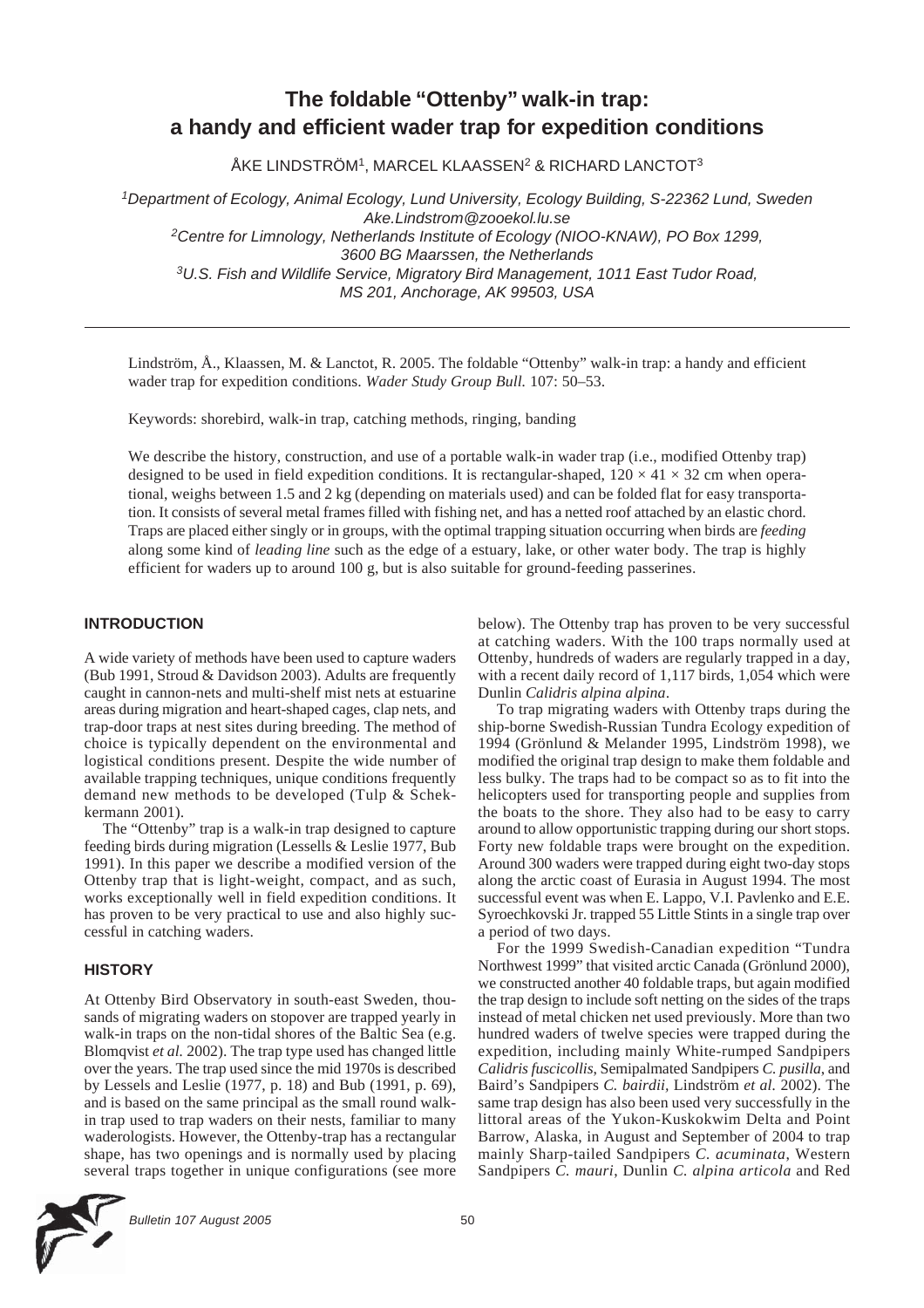

**Fig. 1.** The number, size and shape of the main parts needed to construct a foldable Ottenby trap.

**Fig. 2.** Photograph of an Ottenby trap set for catching.

Phalaropes *Phalaropus fulicaria*. It is this latest version of the trap that is described below.

#### **TRAP CONSTRUCTION**

Each trap consists of eight rectangular metal frames kept together by tie wraps (also called cable ties or zip ties; Fig. 1). Each frame is "filled" with a nylon net that is secured (sown) with nylon fishing line along all four sides. The roof is a slightly softer net kept in place with an elastic cord. When operational the trap is 120 cm long, 41 cm wide and 32 cm high (Fig. 2). In its folded state it is 160 cm long, 32 cm wide and 2–3 cm thick.

The frame can be made of a 6 mm diameter stainless steel or aluminium rod. The steel rod version of the traps is stronger, but also increases the weight (2.0 kg versus 1.5 kg) of the trap. Because so much work is put into making each of the traps, the stronger, longer-lasting stainless steel material may be better, especially for expedition-like conditions that tend to be hard on equipment. We have not had problems with either material breaking, but the aluminium rods can be bent and the welding occasionally breaks (i.e., three welds broke on 20 aluminium traps used in northern Alaska in 2004). Traps that break can be easily repaired in the field, at least in a temporary sense, with an epoxy aluminium putty stick product.

To make each rectangular frame, the steel rod is bent 90° in three corners and finally welded together in the fourth corner. For the aluminium version, rods can not be bent so all parts need to be cut to length and the corners welded. The two intermittent bars on the long sides of the trap that form the door opening are attached by welding for steel and aluminium versions.

The material used to fill the frame of the traps is made of UV-resistant polyten fishing net ("Polytennot" 25 mm [but for size, see below], Lundgrens Fiskredskaps-Fabrik AB, Stockholm). Polyten is suitable because it is in principle water resistant, and therefore does not change in shape or weight. RL used a multifilament nylon gill net to fill frames (#104 Multi, Memphis Net and Twine Co., Memphis, TN) on traps made in Alaska. This netting is flexible but needs to be dyed to match the surrounding environment prior to use, and may not last as long as the UV material. We recommend a 20 mm mesh size (or if ordering within the U.S. select a  $\frac{3}{4}$  inch<sup>2</sup> or  $\frac{1}{2}$  inch stretch mesh). Larger mesh sizes will allow smaller waders such as Least Sandpipers *Calidris minutilla* and Semipalmated Sandpipers *Calidris pusilla* to



escape. The netting should be attached with an elastic nylon thread (e.g., size 15 nylon seine twine) such that the mesh squares run parallel to the frame (as opposed to a diagonal attachment, Fig. 1). The elasticity on the nylon thread makes the knots stronger. The nets are attached to each frame before putting them together with two plastic tie wraps that work as hinges. Care must be taken to not tighten the tie wraps too hard, because this will make the trap difficult to fold. Cut off the excess portion of the tightened tie wraps to avoid having the long ends become entangled in the netting when the traps are laid flat and stacked upon each other. We recommend, however, leaving about one cm of excess material on the tie wraps located close to the roof as these will serve as "hooks" to keep the elastic chord for the roof net in place (more below). The plastic tie wraps (the hinges) will eventually break and have to be replaced.

The roof is also made of a polyten nylon fishing net with the same mesh-size. It is secured (sown) to the trap along the entire upper rod of one of the long-side frames. Be sure to make the roof net sufficiently large so that when evenly stretched over the trap it reaches about 5 cm down on the three remaining sides of the trap. Attach an elastic cord (e.g., 5 mm diameter bungi cord) at one corner with a simple knot and then thread the cord through the three unattached sides of the roof net about 5 cm from the edge of the net. Finally, secure the elastic chord at the last corner of the trap so that when it is stretched over the upper corners of the trap it keeps the net in place. Be sure to include enough cord so that it can be placed around the projecting part of the tie wraps.

Apart from being foldable, the construction presented here differs from the original Ottenby-trap in one more important way. The original trap has an inner set of walk-in traps, one at either end of the trap (Lessels & Leslie 1977, Bub 1991). This makes it almost impossible for the birds to find their way out again, something that does happen, although rarely, with our "single-layer" walk-in trap. This extra security simply had to be traded against having the trap foldable.

For transport we constructed bags of heavy-duty sailingcloth, large enough to contain 6 or 7 traps. Since several traps put together are both heavy and bulky, this is about the maximum number of traps to carry in one go. The bags have handles and can be closed with a flap.

The costs for a trap will of course depend on how much work you put into it yourself. We paid for the steel frames to be made, bought the net and other gear commercially, but attached the nets ourselves. An estimated cost for each stain-

Bulletin 107 August 2005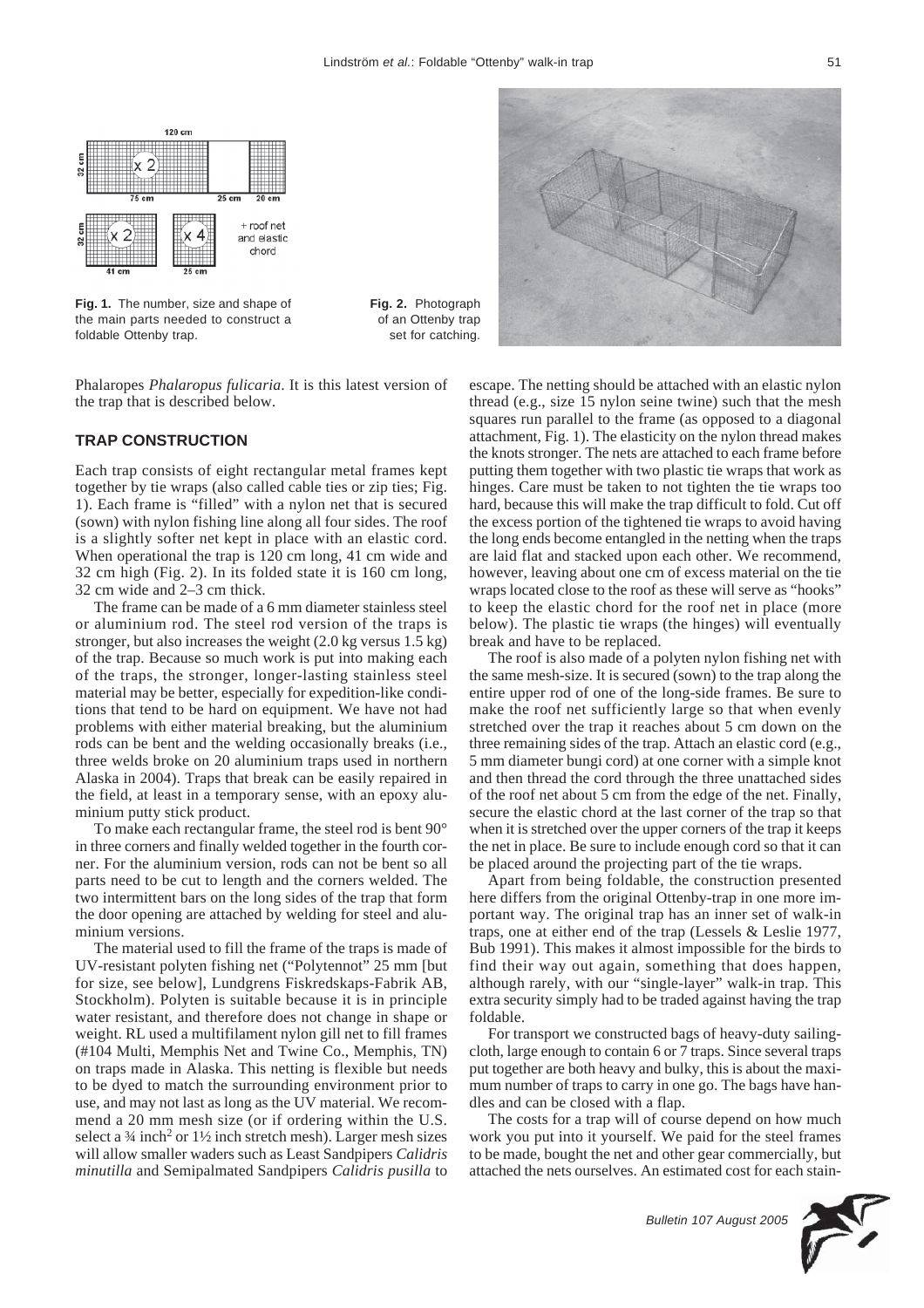avoided by shorebirds

**Fig. 3.** Placement of a single Ottenby trap (view from above) between (deep) water on one side and high vegetation on the other side. The juxtaposition of the natural barriers and the trap prevent birds from walking around the trap.

Narrow

less steel trap was between  $\epsilon$ 50–100 in Sweden. Welding for the aluminium traps in Alaska cost US\$70 (stainless steel construction was estimated at US\$94; both of these prices were based on making 20–30 traps at a time). The netting, dye, tie wraps and cord material adds another \$5 per trap. These costs are not negligible, but for us the traps have paid off many times since. Further, if made properly, the traps will last a long time. A Powerpoint presentation showing more details of the trap construction can be obtained from ÅL.

#### **USING THE TRAPS**

The number and configuration in which traps are placed depends on the habitat structure at the trapping site (Figs 3, 4). The optimal situation is when birds are *feeding* along some kind of *leading line*, normally at the waters edge. Then, even a single trap can be most efficient. The ideal trapping locations are typically small lakes, puddles or rivers with narrow muddy shores or, like at Ottenby, narrow strips of rotting seaweed on the beach. The traps are not very suitable in the intertidal zone, simply because the water's edge, so important for the birds and therefore for trapping, is continuously on the move. The traps are either almost immediately too far from the waters edge, especially on a fast receding tide, or become flooded on a rising tide and can be lost. The potential exception would be puddles left behind by the receding water where birds may stay behind to feed. When birds are feeding on open flat surfaces with few or no leading lines, the traps need to be put in groups. The traps are also not suitable for roosting birds. This may be because the birds simply move around less or are more wary.

If your trapping site is familiar to you, place the traps where the birds normally feed, especially if leading lines can be identified. At new locations, look for footprints and droppings indicative of bird use and place the traps there. This latter approach has worked successfully many times – frequently the first bird seen is in the trap.

Traps should be placed so that they are perpendicular to the leading edge of the water, with one end of the trap placed in the water and the other end (possibly of a second or third trap) up against high grass or a steep river bank (Fig. 3). If the path of an approaching bird is blocked by a trap, the bird will first try to find a way around the trap. Because the birds





**Fig. 4.** Placement of a group of Ottenby traps (view from above) adjacent to (deep) water on one side and no natural barriers on the other. The trap breaks the birds' walking path along the shoreline and the "arms" of the trap group prevent the birds from walking around the traps.

will not want to walk into the deep water or through the grass, and typically do not want to go back from where they came, they will now look for ways through the trap and may well enter it. If the habitat structure around the trap(s) does not naturally prevent the bird from circumventing the trap, you can put out blocking objects like rocks, pieces of driftwood or, even better, other traps (Fig. 4). A set of five traps in the shape of a cross works very well and has long been the classical set-up at Ottenby. The short arms of the cross should be positioned parallel to the leading line and placed so they touch the sides of the traps placed perpendicular to the water line. Placing traps in this manner will likely trap the birds in the "arms" part of the cross. Nigel Clark and coworkers have used similar traps in Delaware to catch Semipalmated Sandpipers and Sanderlings *Calidris alba* with great success. They used 30 cm high guide walls made out of stiff plastic garden mesh (square). These were up to 10 m long and aided catching on open beaches. In this way only one or two traps and a couple of guide walls are needed on a broad beach (N. Clark, pers. comm.).

To activate the trap, unfold it and secure the roof net. Set the doors inwards in a V-shape, with the opening being about the body width of the bird you want to trap. The birds will not hesitate to enter the narrow opening. The larger the opening the more likely the birds are to walk out again. Gently press the whole trap half a centimetre or so into the sediment. If the ground surface is uneven, so that the doors hang in the air, you can secure them to the roof net by using clothespegs.

When a bird becomes trapped it appears to increase the odds of catching additional birds. This may happen simply because of its presence, or probably more likely, because the bird's escape behaviour (i.e., intense probing through the net) may be interpreted by other birds as intense feeding in a good spot.

The traps should be checked and emptied at least every hour, but in principle can be emptied as often as you like. If the spot is good the birds you scare off will soon return. To cease trapping temporarily without moving the cages, for example when traps are left over-night or during heavy rains, simply close the entrances by moving one of the doors. To remove captured birds, lift the elastic cord holding the roof